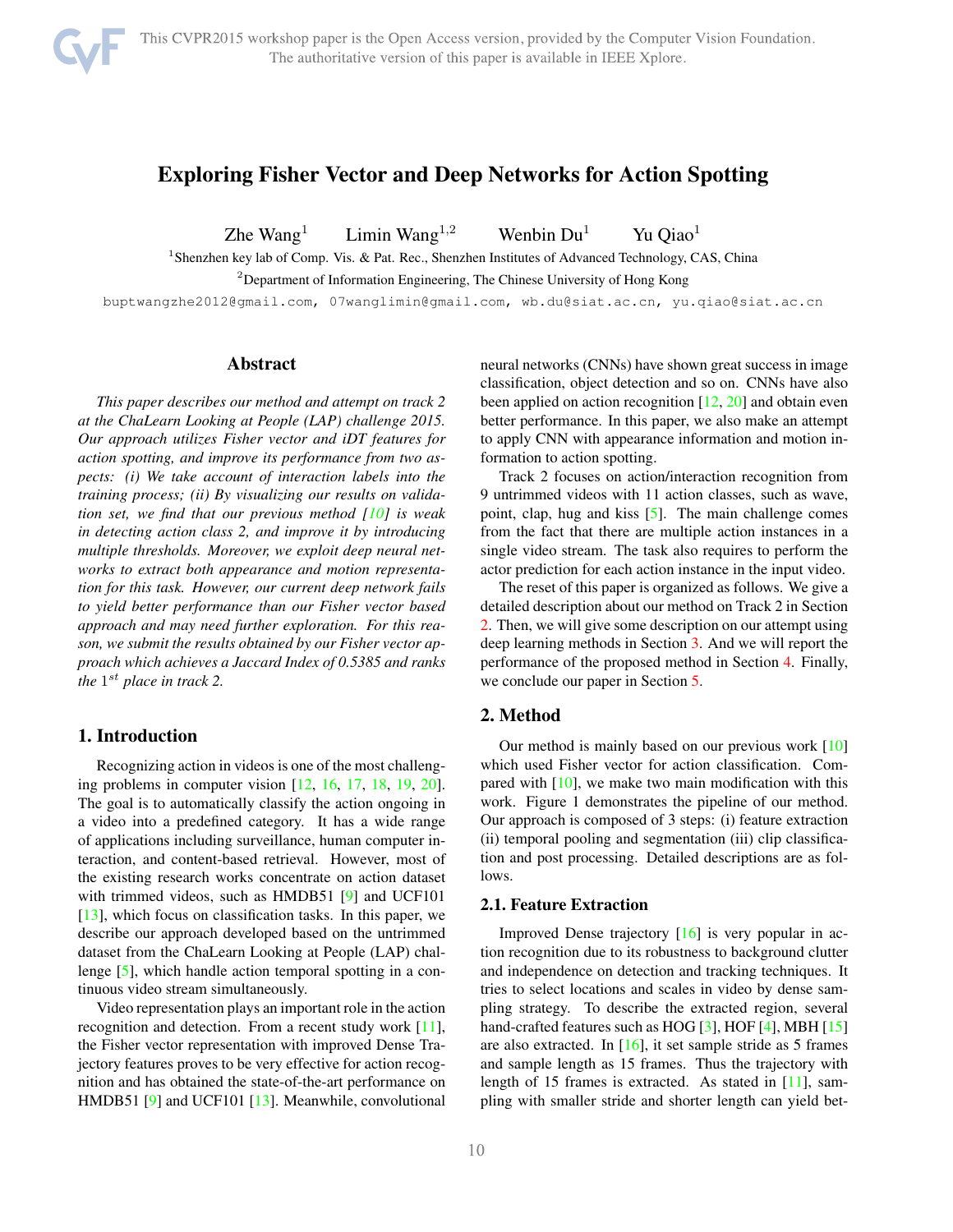

Figure 1. The pipeline of our action spotting system based on Fisher vector. (i) feature extraction, (ii) temporal pooling and segmentation, (iii) clip classification and post processing.

ter performance but at the cost of computation and memory demand. We set stride as 3 frames and sample length as 9 frames. The size of extracted feature for 1 video is 3 times as large as former one.

# 2.2. Temporal Pooling and Segmentation

As the videos provided for us is a continuous stream with multiple action instances, we need to conduct action localization first. Inspired by the sliding window strategy in object detection, we resort to a temporal sliding window scheme to conduct action localization. We set the sliding window length as 15 frames and stride as 6 frames based on the average length of actions in ground truth. We use a different stride in comparison with [10] which leads to better performance.

For the convenience of extracting features from the length and stride set above, we encode the improved dense trajectory features using Fisher vector and pool them over the whole video. Thus we calculate the integral Fisher vector of the whole video and can get any length video representation from any time point for clip classification.

### 2.3. Clip Classification and Post Processing

For clip classification, we mainly follow the work of  $[16]$  which includes the following steps: (i) extracting the improved Dense Trajectory features from videos, (ii) using the PCA and Whiten technique to remove the correlations among different dimensions and normalize the variance, (iii) learning a generative Gaussian Mixture Model (GMM), (iv) generating the Fisher vector code based on the GMM  $[21]$ , (v) training SVMs  $[14]$  for classification.

Another improvement in comparison with [10] is we introduce a multi-threshold strategy in the post processing stage. By visualizing the results on the validation dataset. we found the former threshold is weak in detecting action class 2, which is illustrated in Figure 2. Thus we identify a threshold with good evaluation performance for action



Figure 2. The visualization of ground truth and prediction of validation video 8, the blue represent the prediction while the red represent the ground truth. In the Figure we can conclude that this post-processing threshold is weak in detecting action 2.

class other than 2, and find another good threshold for action class 2. Finally, we combine the results of these two thresholds.

# 3. Attempt on Deep Learning Method

Lots of deep learning attempts have been conducted on computer vision topic since [8]. Karpathy *et al.* [7] constructed a large database Sports-1M and used video frames to train their net, Krizhevsky *et al.* [12] combined appearance information and motion information by feeding CNN with video frames and optical flow. Wang *et al.* [20] proposed Trajectory-pooled Deep-convolutional Descriptors by using the CNN and achieves state-of-art performance on UCF101 and HMDB51. Following their work <sup>1</sup>, we make an attempt with both appearance and motion net on the ChaLearn LAP dataset [5].

<sup>&</sup>lt;sup>1</sup>The code and model is available at webpage: https://wanglimin.github.io/tdd/index.html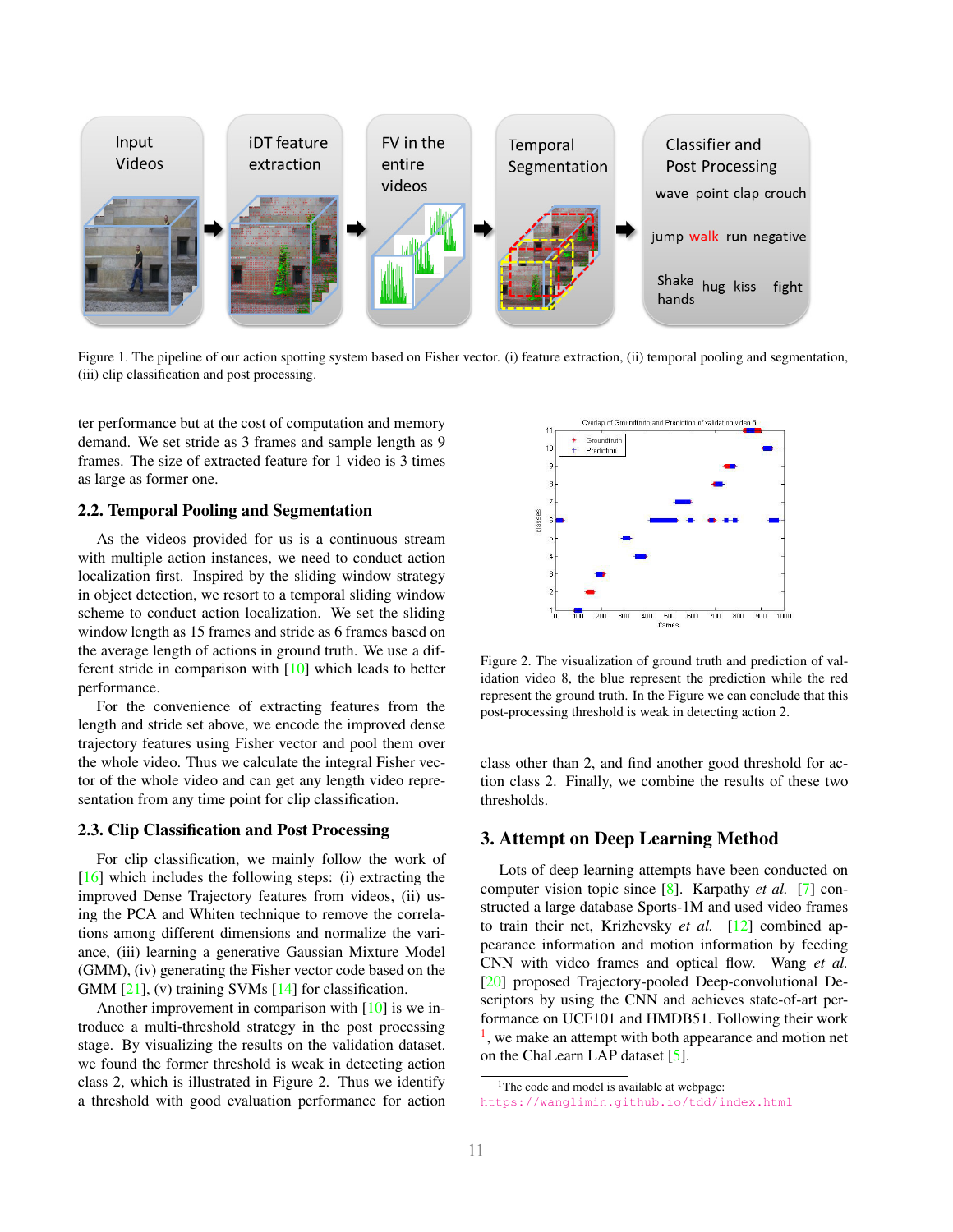#### 3.1. Spatial Convolutional Neural Network

We hope the spatial convolutional neural network could capture the appearance information of the action in the video. For the attempt on spatial convolutional neural network, we first extract frames from videos. And treat video label as picture label. Our convolutional neural network has the same structure as that of  $[2]$ , and use the pre-trained model on ImageNet dataset [8]. Then, we fine tune the model for task of action/interaction recognition. The architecture of the network is illustrated in Figure 3.

#### 3.2. Temporal Convolutional Neural Network

We hope the temporal convolutional neural network could capture the motion information of the action in the video. Thus, we follow the work of  $[20]$ , and extract optical flow [22] from videos and store them as gray images, which can be used as the input for temporal convolutional neural network. We treat video action class label as optical flow label as well. We use the structure in [2] and use the model pre-trained on UCF101 [13]. It is worth noticing that the fine tuning details is not the same as the spatial convolutional neural network. As described in [12], optical flow is always pooled over several frames to better represent an action. Thus, we pool 10 frames of optical flow here and treat them as the input to a single temporal CNN. Then we fine tune both temporal CNN and spatial CNN with video category information. We implement and train the CNNs with Caffe [6]. Some example frames from the training videos are illustrated in Figure 4.

### 4. Experiments

In this section, we first describe the dataset and the evaluation measurement of action/interaction recognition at the ChaLearn LAP Challenge 2015 [1]. Then we give detailed description of the implementation details of training spatial convolutional neural networks, temporal convolutional neural network and Fisher vector. Finally, we present the experimental results of proposed method on the testing dataset.

#### 4.1. Dataset and Measurement

There are 11 action classes such as wave, point, clap and so on in track 2 of action/interaction recognition dataset [5]. For the training data, there are 5 video sequences, containing 136 action instances. For validation data, there are 2 videos including 44 action instances.

For measurement, it uses the Jaccard Index to evaluate the performance of action/interaction spotting. The Jaccard Index is defined as follows:

$$
J_{s,n} = \frac{A_{s,n} \cap B_{s,n}}{A_{s,n} \cup B_{s,n}}
$$

Where  $A_{s,n}$  is the ground truth of action *n* at sequence *s*, and *Bs,n* is the prediction for action *n* in sequence *s*. Our method is evaluated with the mean Jaccard Index among all action classes.

#### 4.2. Implementation Details

Evaluation using Fisher Vector: When training the SVM classifier using Fisher vector representation, we not only use the 11 given action classes, but also mine some negative clips which represent static background or noisy motion. During test phase, if a video sub-window is predicted as the background class, we will remove it from the detection results. We use a simple method to determine the user of action class. We firstly label all actions with user 1, and add user 2 when interaction occurs. Then the time label for user 1 will be copied for user 2. For post processing, we set threshold as 0.39 for classifier without action class 2 and set threshold as 0.55 for action class 2. Then we combine the results from two post processing thresholds.

Evaluation using Spatial Convolutional Neural Network: There are 4,718 frames in training data and 1,827 frames in validation set. The network weights are learnt using the mini-batch stochastic gradient descent with momentum (which is set as 0.9). At each iteration, a minibatch of 256 samples is constructed by randomly sampling and sent to network. During training phase, all the images are resized to 256  $\times$  256 and a 227  $\times$  227 sub-image is randomly cropped from the image. Then they are manipulated with horizontal flipping. The dropout ratio for last two fully-connected layer is set to 0.5. The learning rate is initially set to 10*−*<sup>2</sup> and decreases to 10*−*<sup>3</sup> after 8k iteration, to 10*−*<sup>4</sup> after 16k iterations. It stops at 30k iterations. During testing phase, we do the same manipulation as in the training phase.

Evaluation using Temporal Convolutional Neural Network: As the smallest number of frames we can feed temporal neural network is 10, the data we can use for training is 4,668 frames, for validation is 1,807 frames. The training strategy is almost the same except that the batch size is 64 and the dropout ratio is 0.8. We feed 10 successive frames of optical flow on x axis and on y axis to temporal convolutional neural network each 1/64 mini-batch.

#### 4.3. Experimental Results

We report the action spotting performance on track 2 of ChaLearn Looking at People (LAP) challenge, and the results with Fisher vector approach are shown in Table 1. We also find the our current CNN based method don't obtain good results. This might be ascribed to two facts. Firstly, we do not have sufficient data to train the temporal and spatial nets for actions. Secondly, the supervised information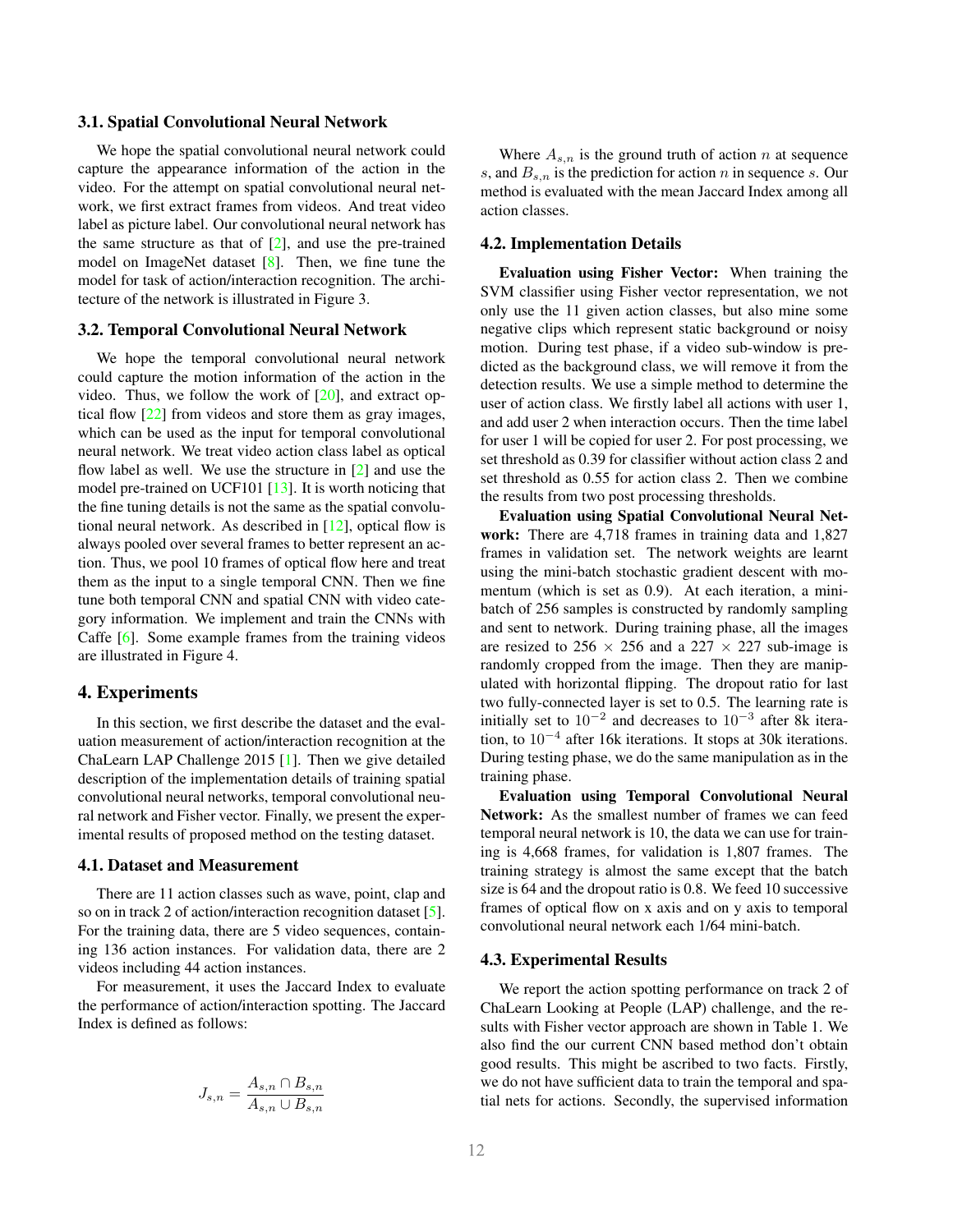|  | Conv1<br>$7*7*96$<br>Stride 2<br>Norm<br>Pool $2*2$ | Conv <sub>2</sub><br>$5*5*256$<br>Stride 2<br>Norm<br>Pool $2*2$ | Conv <sub>3</sub><br>$3*3*512$<br>Stride 1 | Conv4<br>$3*3*512$<br>Stride 1 | Conv <sub>5</sub><br>$3*3*512$<br>Stride 1 | Full6<br>4096<br>dropout | Full7<br>4096<br>dropout | softmax |
|--|-----------------------------------------------------|------------------------------------------------------------------|--------------------------------------------|--------------------------------|--------------------------------------------|--------------------------|--------------------------|---------|
|--|-----------------------------------------------------|------------------------------------------------------------------|--------------------------------------------|--------------------------------|--------------------------------------------|--------------------------|--------------------------|---------|

Figure 3. The architecture of Spatial and Temporal Convolutional Neural Network for action/interaction recognition.



Figure 4. In the first row are the samples of action/interaction recognition dataset at the ChaLearn LAP Challenge 2015. In the second and third row are the optical flow for the corresponding frames in the first row, and the second row is for flow on x axis while the third row for flow on y axis. The optical flow is the source for temporal convolutional neural network and we feed 10 successive frames of optical flow on x axis and y axis to temporal net each 1/64 mini-batch.

| Rank | Team        | Score  |
|------|-------------|--------|
|      | <b>Ours</b> | 0.5385 |
|      | <b>FKIE</b> | 0.5239 |

Table 1. Comparison between the performance of our Fisher vector spotting system and that of other team.

for CNN training can be noisy, which harms the final performance. Our approach obtains the best performance for track 2.

# 5. Conclusions

We have presented our method designed for track 2 at the ChaLearn Looking at People challenge. We explore both Fisher vector and deep networks for this task. The performance of our method is effective for action/interaction recognition and ranks 1st in the challenge. In the future, we may tune the convolutional neural networks and combine

the with the Fisher vector representation to further improve the performance.

### Acknowledgement

This work is supported by a donation of Tesla K40 GPU from NVIDIA corporation. Limin Wang is supported by Hong Kong PhD Fellowship. Yu Qiao is supported by National Natural Science Foundation of China (91320101, 61472410), Shenzhen Basic Research Program (JCYJ20120903092050890, JCYJ20120617114614438, JCYJ20130402113127496), 100 Talents Program of CAS, and Guangdong Innovative Research Team Program (No.201001D0104648280).

## References

[1] X. Baro, J. Gonzlez, J. Fabian, M. A. Bautista, M. Oliu, I. Guyon, H. J. Escalante, and S. Escalers. Chalearn looking at people challenge 2015: Dataset